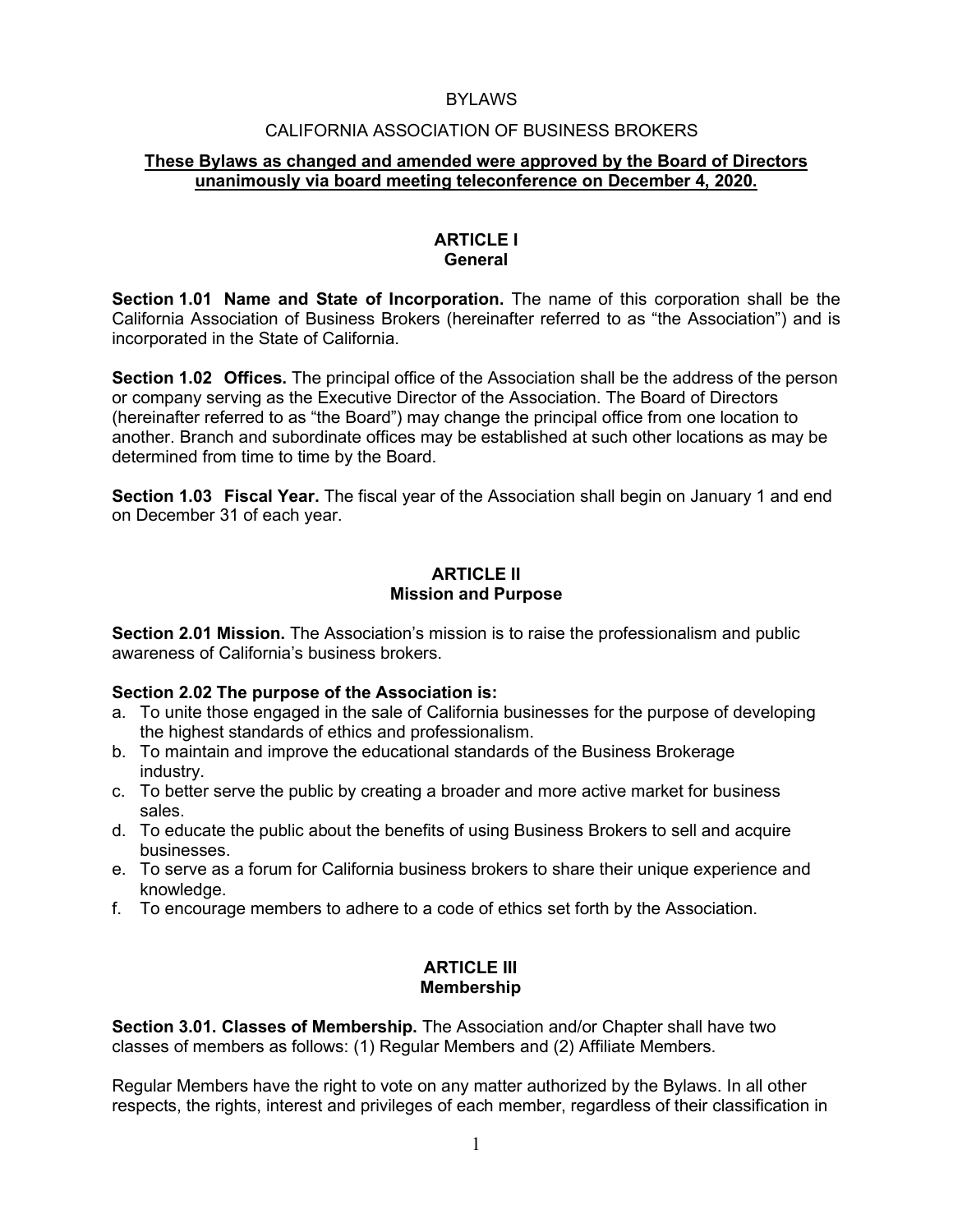the Association are equal. No member shall hold more than one class of membership. Any person actively engaged in providing services to members or their clients may be admitted to membership as an Affiliate Member.

### **Section 3.02 Qualifications.**

- a. Any licensed person actively engaged in the sale of businesses in California accepted to membership before July 1, 2006 shall be considered a Regular Member.
- b. Any licensed person accepted as a Regular Member after July 1, 2006 must successfully complete the course CABB 101 within nine months of applying for membership, or supply evidence of having completed the course. Failure to successfully complete this course will result in loss of all membership privileges until such time as the course is successfully completed. Members may apply for an exemption from taking CABB 101 if they can provide either of the following:

(1) Certification Track: (a) Proof of CBI or M&AMI certification from the IBBA or M&A Source, and (b) written recommendations from two current CABB members regarding their business brokerage experience and competency in same.

(2) Experience Track: (a) Have at least 3 years of full-time business brokerage experience, (b) Proof of having brokered at least 3 business sales transactions in California (does not include real estate transactions), and (c) written recommendations from two current CABB members regarding their business brokerage experience and competency in same.

c. All Regular Members must maintain a valid and current license issued by California Bureau of Real Estate (BRE). Any Regular Member whose BRE license no longer states "LICENSED" will immediately lose all privileges of membership until that time that the BRE license is restored.

### **Section 3.03 Admission**

- a. Application for membership shall be made in writing on a form prescribed by the Board. The applicant shall be given a copy of the Association Bylaws, Code of Ethics and Rules and Regulations (if any).
- b. Regular and Affiliate Member applicants must have approval of the Membership Committee to gain membership status.
- c. Applicants who are rejected for membership may appeal to the Board or must wait one year from date of rejection to reapply for membership. This rule may be waived by a 2/3 vote of the Board.

# **Section 3.04 Fees, dues and assessments.**

- a. Membership fees and annual dues shall be determined from time to time by 2/3 vote of the Board. The Membership fee shall be submitted at time of application and will be refunded in full if the applicant is not accepted into membership.
- b. Annual dues shall be payable in full no later than December 31 of the year immediately prior to which the dues are applicable.

# **Section 3.05 Certificates.**

The Board may authorize the conferring of certificates, badges or plaques upon members of the Association to acknowledge membership.

**Section 3.06 Number of members.** There shall be no limit on the number of members the Association shall admit.

**Section 3.07 Membership Roster.** The Association shall keep a roster book or electronic database containing the names and addresses of all members. Termination of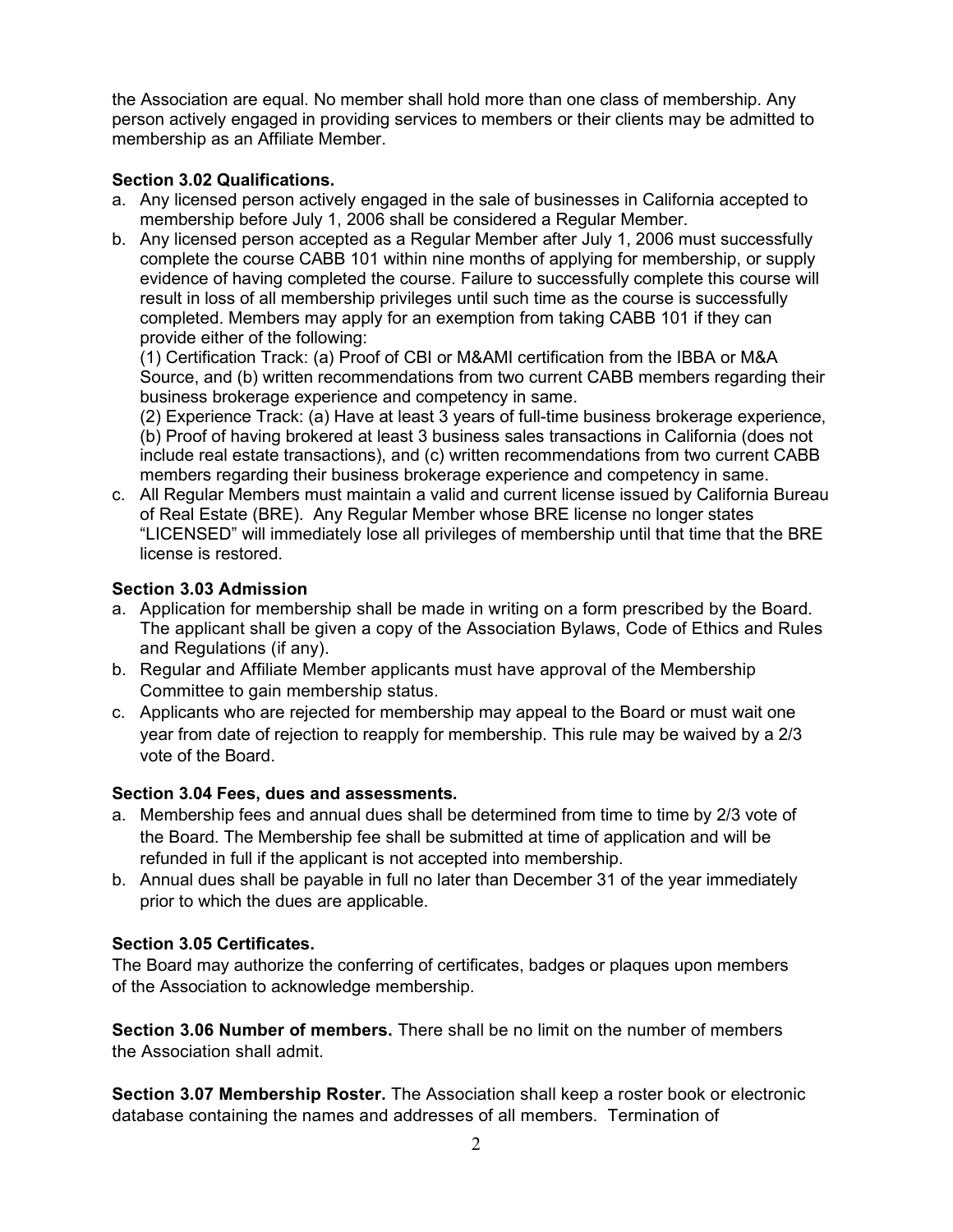membership shall be recorded in the roster book or database together with the date of termination and the reason terminated. This roster or database shall be kept at the Association headquarters for inspection by any member in good standing.

**Section 3.08 Non-Liability of Members.** No members shall be personally liable for the debts, liabilities or obligations of the Association.

## **Section 3.09 Termination and Reinstatement of Membership.**

- a. The membership of any member who fails to pay dues when they become due or within 30 days thereafter shall be automatically terminated at the end of such 30 day period. The Board may, however, from time to time, prescribe procedures for extending the time for payment of dues and continuation of membership privileges upon request by a member and for good cause shown.
- b. Members who willfully violate the Code of Ethics or Rules and Regulations of the Association may have their membership terminated by a majority vote of the Board.
- c. All rights of membership shall cease at termination.
- d. Any member whose membership has been terminated may be reinstated by the Board as they deem appropriate by a 2/3 vote of the entire Board. The Board, at its option, may also impose reinstatement fees and other requirements.

# **Section 3.10 Suspension and Expulsion.**

- a. Members of this Association may be censured or suspended for a period not to exceed 60 days, or expelled from this Association for good cause, provided they are given 30 day notice of the proceedings against them and opportunity to be heard in their own defense at a hearing before the Board. Each Director shall have one vote and a 2/3 vote with a quorum present shall determine membership status.
- b. "Good cause" for suspension or expulsion shall be described as follows:
	- 1. Failure to abide by the Bylaws, Code of Ethics, and/or the rules and regulations of the Association.
	- 2. Demonstrated incompetence in the field of business sales thereby reflecting on the competence of the Association members.
	- 3. Violation of the Real Estate Law of the State of California with the license revoked or suspended by the Bureau of Real Estate.
- c. Suspension or termination for cause procedure may be initiated by the Board by affirmative vote of the majority of all the Board present at a meeting at which a quorum is present (see 5.09.g), to censure, suspend or expel a member for cause, after an appropriate hearing. Within 30 days the member must be notified of a hearing on his or her behalf at the next regularly scheduled meeting of the Board. Notification shall be in person or by mail. A quorum of the Board must be present for the hearing or a special meeting must be called for the hearing, when a quorum will be present. Should a quorum not be present at the 2<sup>nd</sup> meeting called the matter shall be dismissed.
- d. Notice of meeting shall be given to all Directors at least 30 days in advance of hearing.
- e. The hearing shall be informal in nature and shall be presided over by the Board President or designated President-Elect in the President's absence. The President shall:
	- 1. Read the charges against the member.
	- 2. Require that the charges be verified by testimony.
	- 3. Hear any other witnesses against the member.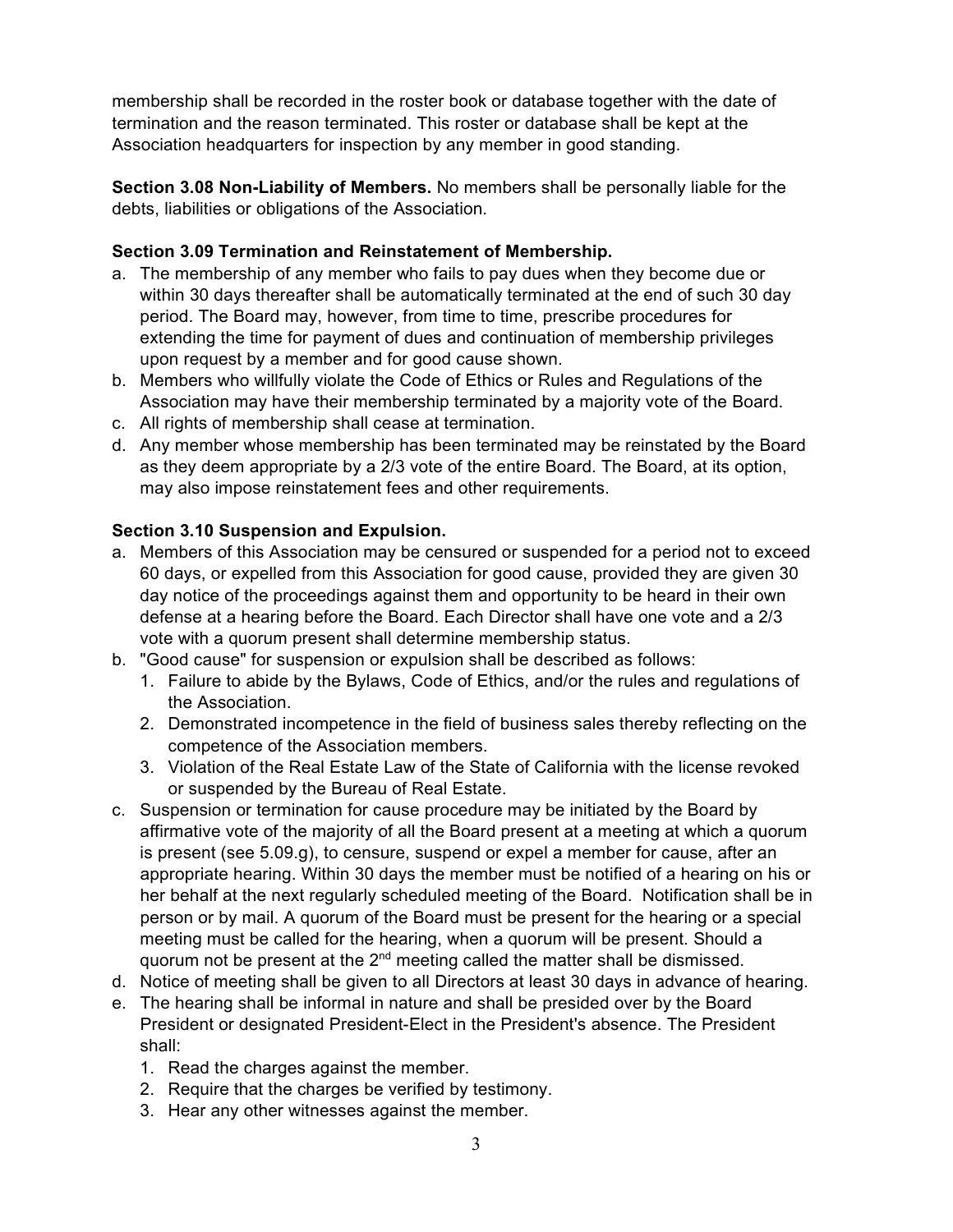- 4. Allow the member to defend his or her actions.
- 5. Allow the Board to examine testimony prior to their decision.
- f. If there is not a 2/3 majority vote in favor of suspension, the matter shall be dropped.
- g. An expelled or suspended member shall not be granted reinstatement until restitution is made (if called for in the decision of the Board) or one year has passed and membership is again requested by the subject member.

# **ARTICLE IV Meetings and Voting**

**Section 4.01 Place.** Association meetings shall be held at various locations throughout the State of California during the year as determined by the President.

**Section 4.02 Special meetings.** Special meetings shall be held from time to time at the discretion of the Board.

**Section 4.03 Notice.** Printed notice of any meetings shall be sent by mail or electronic media to each member at least seven days prior to that meeting.

#### **Section 4.04 Voting.**

- a. Each Regular member in good standing is entitled to one vote on each matter submitted to a vote of the members by the Board. Voting shall be by voice vote, mail or electronically as determined by the Board except as otherwise provided in these Bylaws. Election of Directors shall be by printed or electronically transmitted ballots.
- b. Single votes may not be fractionalized.

**Section 4.05 Conduct of meeting.** Membership meetings shall be presided over by the President or President-Elect, or in their absence by a temporary Chair designate elected by the membership present, and in accordance with Section 10.01.

#### **ARTICLE V Board of Directors (Board)**

**Section 5.01 Number.** The Board shall have twelve members and shall be collectively known as the Board. It shall be comprised of the current President, President-Elect, Secretary, Treasurer (Officers), the immediate past President, and seven members (Directors) at large. Any Director or Officer who resigns shall not be eligible to be a Director or Officer for a period of two years from the date of resignation unless approved by a 2/3 vote of the Board. No more than two of the Board members may be Affiliates.

**Section 5.02 Powers.** The Board shall exercise the powers of the Association, control its property, and conduct its business affairs.

#### **Section 5.03 Duties.**

a. The Board shall perform any and all duties imposed on them collectively or individually by law or by these Bylaws.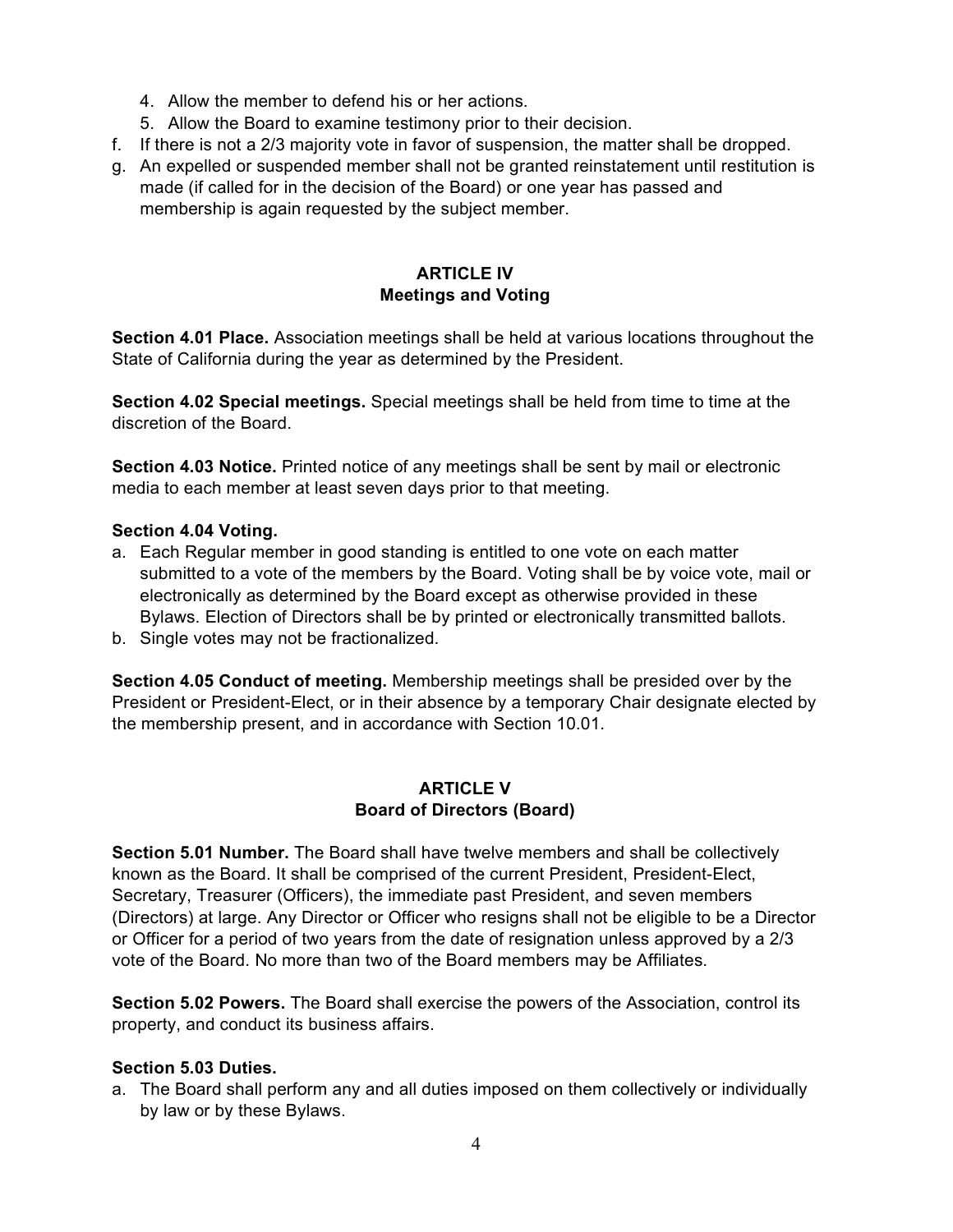- b. The Board shall appoint and remove, employ and discharge and except as otherwise provided in these Bylaws, prescribe the duties and fix the compensation, if any, of all officers, agents, and employees of the Association.
- c. The Board shall supervise all officers, agents, and employees of the Association to assure that their duties are properly performed.
- d. The Board shall meet at such times and places as required by these Bylaws.
- e. The Board members shall register their current addresses and email addresses with the Secretary of the Association, and notices of meetings mailed or emailed to them at those addresses shall be valid notices.
- f. Directors of the Board are expected to chair Association committees as appointed by the President.

**Section 5.04 Qualifications.** Any Regular or Affiliate Member of the Association, having been a member of the Association for the most recent two years prior to the election and current with dues is qualified to be elected as a Director or Officer, except as noted below in Section 6.03 under qualifications for President, and as provided by these Bylaws.

- No more than one Board member may be associated with the same brokerage firm.
- No more than two Board members may be associated with the same franchise system or associated offices. "Associated offices" include offices and/or firms that may be independently owned, but operating pursuant to a licensing or shared identity agreement.

**Section 5.05 Terms of Office.** Each Officer and Director shall hold office for two years after the annual election and until his or her successor is elected and qualifies for the period of January 1 to December 31, with the exception of President whose term shall be for one year. If the termination of the President's term coincides with the expiration of his/her term on the Board, the President shall automatically become the Immediate Past President and his/her term shall automatically extend one additional year without requiring nomination or election to the Board. Any Immediate Past President who has had their term automatically extended under this provision that wishes to be re-elected to the Board after the one-year extension must be nominated and elected in accordance with Sections 5.06 and 5.07 herein. Affiliate members of the Board are limited to a single two-year term but may be re-elected to an additional term, two years after the expiration of their term (i.e. they must be off the Board for 2 years before starting another term).

**Section 5.06 Nomination.** Prior to September 1 of each year, a nominating committee of not less than three members shall be appointed by the President. Members of this committee shall not be eligible for nomination. Committee selections shall be published and communicated to the members at least 15 days prior to the ballot being mailed or electronically transmitted to each regular member.

**Section 5.07 Election**. Officers and Directors shall be elected by ballots which are sent to each member in good standing as long as those elected meet the qualifications required by sections 5.04 and 6.03. They shall be eligible for reelection without limitation except as noted in Section 5.05. The highest number of votes shall determine election to the office. Mail-in ballots and electronically transmitted ballots must be received prior to the deadline for voting which shall be published and noticed with the announcement of the election by November 1.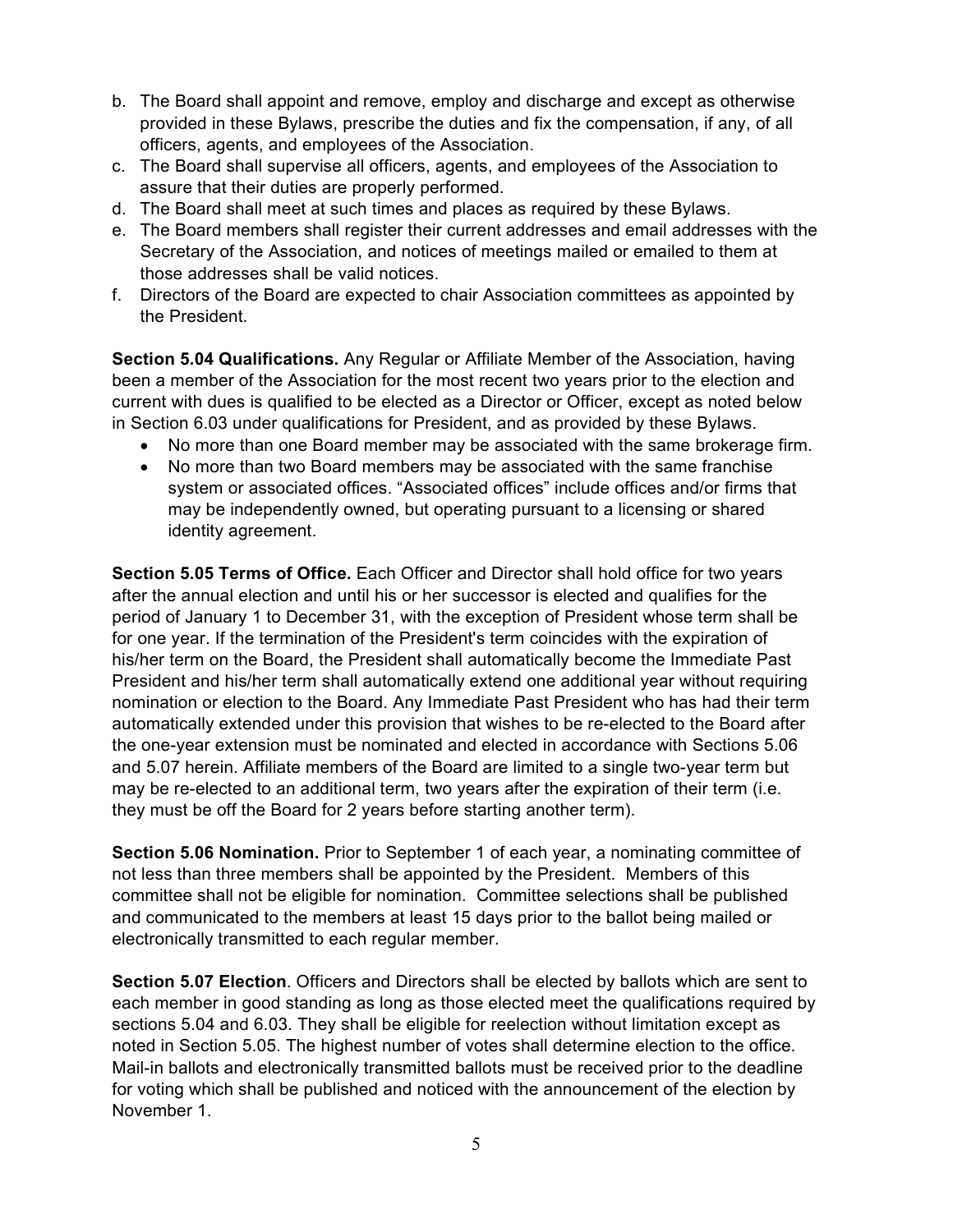All Directors and all Officers shall be elected for two year terms, excepting for President as noted in Section 6.03, unless filling an unexpired term.

**Section 5.08 Compensation.** Officers and Directors may receive reimbursement for out of pocket expenses when spent for actual and necessary expenses connected with their duties as Officers and Directors, as approved by the President and Treasurer.

# **Section 5.09 Meetings.**

- a. At least six meetings shall be held each year.
- b. Meetings shall be held at a place designated by the Board.
- c. Special meetings may be called at the discretion of 3 or more members of the Board.
- d. Notice by mail or electronic media shall be given to all members at least seven days prior to the meeting.
- e. Meetings may be held through telephone conferencing.
- f. Meetings shall be presided over by the President or President-Elect if the President is absent, and minutes shall be taken by the Secretary or Secretary Designate.
- g. More than fifty percent of the existing Board members shall constitute a quorum.

**Section 5.10 Majority Action.** Every action or decision made by a majority of the Board shall stand.

**Section 5.11 Written Consent.** Any action may be taken without a meeting, if all members of the Board consent to the action in writing. Such action shall be filed with the minutes and shall have the same force and effect of a unanimous vote.

**Section 5.12 Absences.** A Director is expected to prepare for and attend meetings of the Board. A Director is considered "absent" from a meeting if attendance is not confirmed within 15 minutes of role being taken.

- After a Director misses 2 meetings (in a calendar year) they are to receive a reminder of the policy.
- After missing 3 meetings in a calendar year it will be assumed the Director wishes to resign. The resignation will become effective 30 days thereafter unless 2/3 of the Board votes to reinstate before that time.
- A letter will be sent confirming the Board's understanding of the Director's intention.
- The Director will have 21 days to file a request to stay on the Board.
- Upon receipt of the request the Board will vote to reinstate at the next meeting.
- If no letter is received within this period, or less than 2/3 of the Board in attendance at the Board meeting votes to reinstate the Director, then the position will be considered Vacant.
- Two additional absences within the same calendar year will be deemed a nonrevocable resignation.

**Section 5.13 Removal of Officers or Directors.** Any individual Officer or Director may be removed by a vote of 2/3 of the Board, or by 2/3 vote of the then paid up membership. New Officers or Directors shall be elected by the membership and shall hold office for the remainder of the term or terms of the removed Officer or Director. Any Officer or Director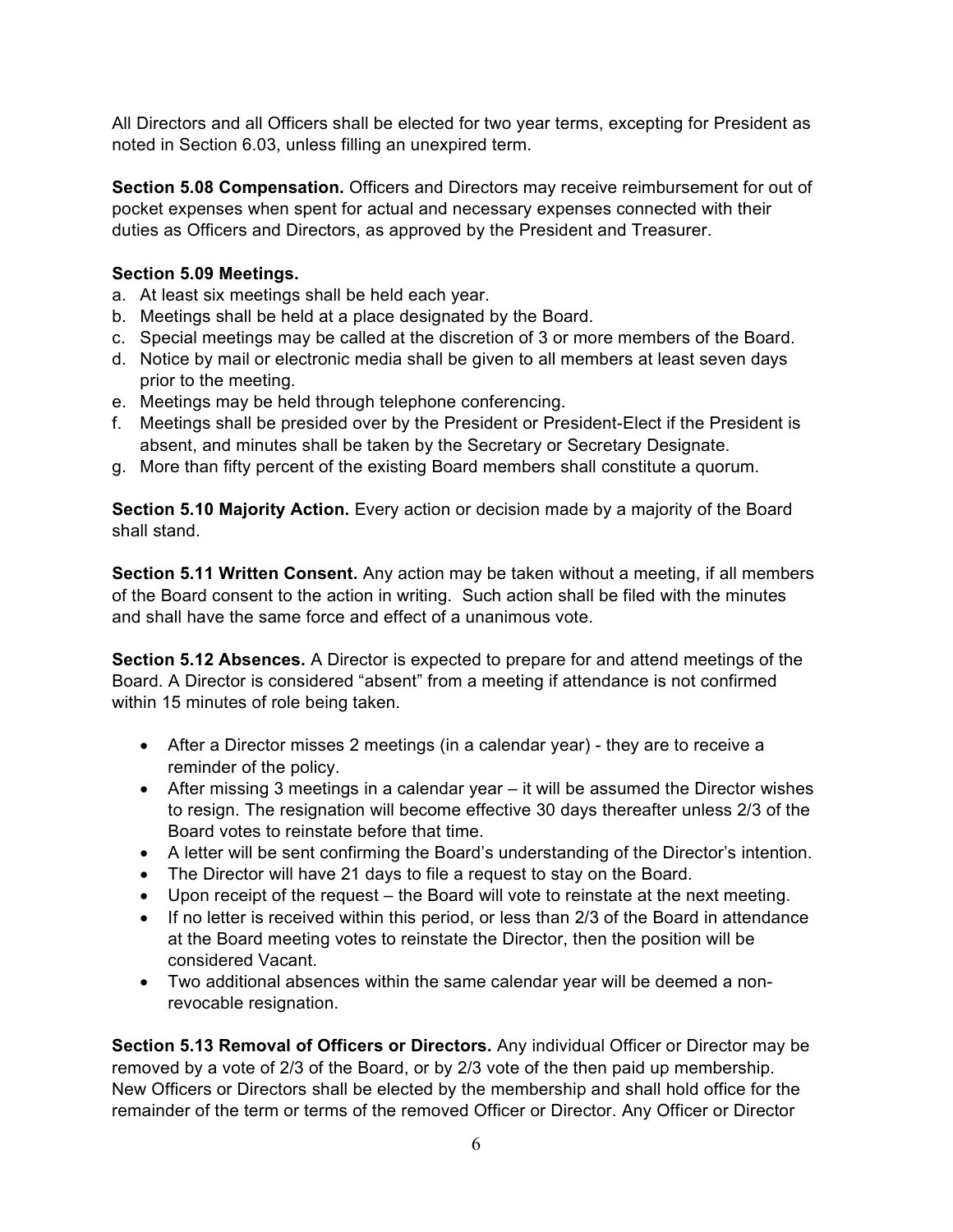who is removed shall not be eligible to be an Officer or Director for a period of two years from the date of removal.

**Section 5.14 Filling Vacancies.** Vacancies caused by death, resignation, or disability shall be filled by appointment of the remaining Board members by a 2/3 vote.

**Section 5.15 Vacancy terms**. The appointee shall remain on the Board for the remainder of the term of office that they were appointed to.

## **ARTICLE VI Officers and Executive Committee**

**Section 6.01 Titles and Numbers.** There shall be four officers of the Association and they shall be the President, Incoming President, Secretary and Treasurer.

**Section 6.02 Executive Committee.** The Executive Committee shall be comprised of the Officers and the Immediate Past President. If the Immediate Past President resigns or is removed from office then the most recent Past President available can be appointed as Immediate Past President, as per Section 5.14, for the remainder of the one-year term.

The role of the Executive Committee is to function as an advisory group to the President, to supervise the Executive Director – including compensation and performance and to manage CABB's relationship with the IBBA.

**Section 6.03 Officer Qualification.** Any Director is qualified to become an Officer of the Association except for Affiliate members. Officers shall be elected through a general election and shall hold office for two years, excepting for President whose term shall be one year, beginning January 1 to December 31 unless they resign, are removed, or are otherwise disqualified to serve. In addition to the general qualifications to be elected, in order to be eligible to run for President, a Board member must have served at least one full year on the Board.

**Section 6.04 Removal and Resignation.** Section 5.13 refers to removal of Officers and Directors. Any Officer or Director may resign by giving written notice to the Board. The resignation shall take effect on the date noted in the resignation and the remaining Board members shall fill the vacancy as specified by section 5.14.

**Section 6.06 President Duties.** The President shall be the Chief Executive Officer of the Association and shall supervise and control the affairs of the Association. The President shall perform all duties incident to the office and such other duties as may be required by law or these Bylaws or which may be prescribed by the Board. The President shall preside at all meetings, execute all deeds, mortgages, bonds, contracts, checks or other instruments which may from time to time be authorized by the Board. The President shall also be an ex-officio member of all standing committees of the Association.

**Section 6.07 President-Elect Duties.** The President-Elect shall in the absence or inability of the President to act, perform all the necessary duties of the President. These duties will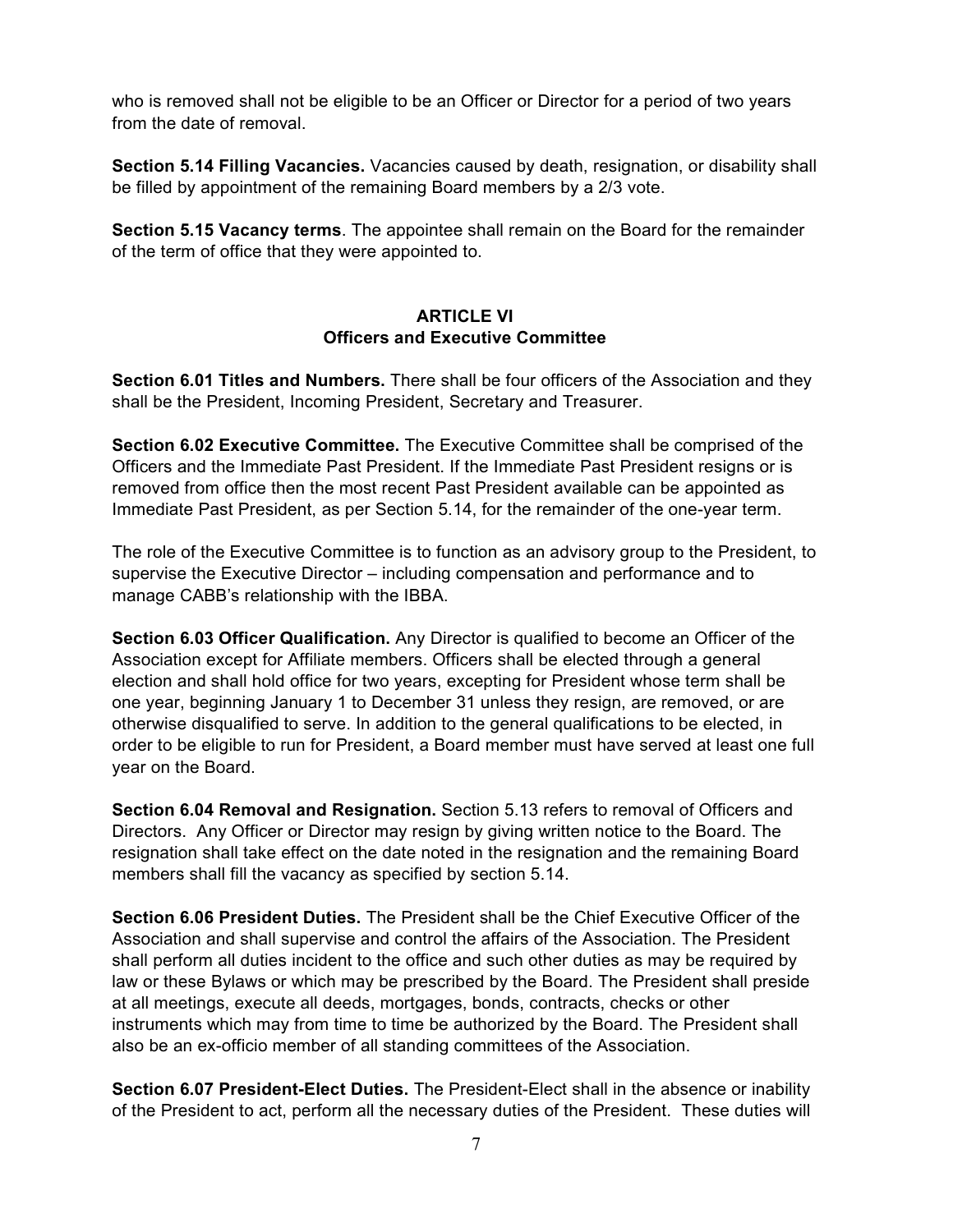cease upon the return of the President. The President-Elect may also be assigned other duties as the Board sees fit to assign.

# **Section 6.08 Secretary Duties.**

- a. Certify and keep the original copy of these Bylaws as amended or altered to date.
- b. Keep minutes of all meetings recording the time and place of holding, whether regular or special, how notice was given, attendees and all pertinent meeting results.
- c. See that proper notice is given to membership according to these Bylaws.
- d. Keep an up to date membership book or electronic database containing the name, company name, address, telephone number and email address of each member plus pertinent membership information concerning any suspension or termination.
- e. Exhibit all minutes, rosters or other forms to any Officer, Director or voting member, or their approved agent or attorney on demand.
- f. Perform other duties as directed by the President or the Board that are incident to the position of Secretary of the Association.
- g. The Secretary Duties may be delegated to the Executive Director, as approved by the Board, and under the direct management of the Secretary.

### **Section 6.09 Treasurer Duties.**

- a. Assure proper internal controls in place to safeguard the financial assets of the association.
- b. Review and submit to the Board a monthly accounting of all receipts and disbursements in the form of a financial statement showing results for the month and calendar year-todate.
- c. Submit an annual budget forecasting revenue and expenses to the Board for review and approval.
- d. Assure adherence to Board approved signatory access to all bank accounts.
- e. Review and approve all bank and general ledger account reconciliations on a monthly basis.
- f. Assure the timely filing of all required annual reporting and tax returns.
- g. The Treasurer Duties may be delegated to the Executive Director, as approved by the Board, and under the direct management of the Treasurer.

**Section 6.10 Compensation.** Any salary due Board members shall be set by the Board by a 2/3 vote and approved by a majority of the members at the annual meeting. Expense reimbursement is covered in section 5.08.

# **ARTICLE VII Committees**

**Section 7.01 Creation and Process.** The Association Board, by a majority vote of its members, may create any committee deemed necessary or convenient to serve the purposes of the Association on such terms and conditions as from time to time the Board may require. The President shall appoint the chairperson and members of the committee. By a majority vote, the Board may modify or revoke any of the authority so delegated. The committee shall establish a time and place for its meetings with reasonable notice to all members, and no act of a committee shall be valid unless approved by the majority of its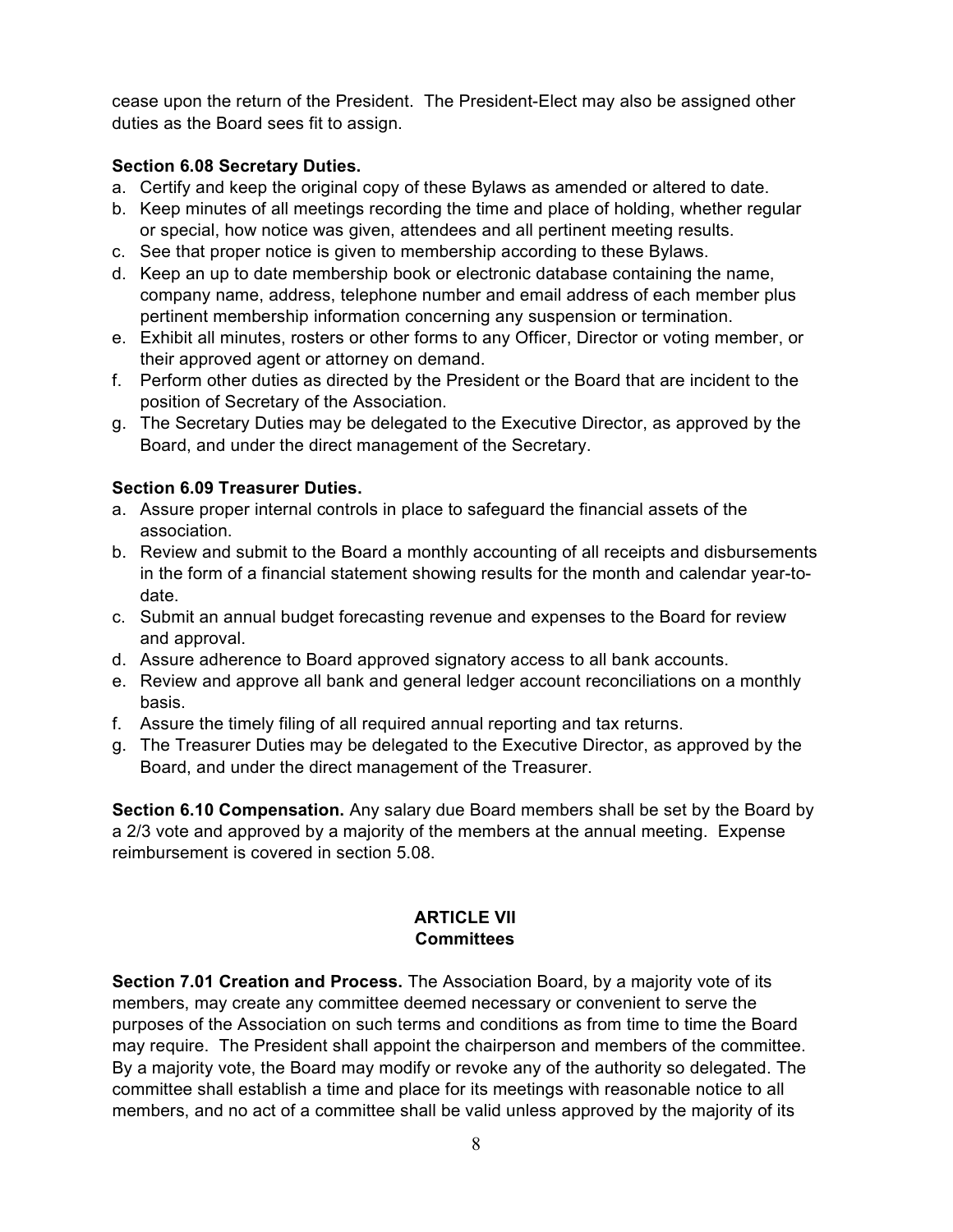members. Each committee shall keep minutes of its meetings and submit the minutes to the Board Secretary.

**Section 7.02 President's right to attend.** President of the Board shall have the right to attend all committee meetings.

**Section 7.03 Terms.** Committee Chairpersons and members shall serve terms set by the Board and may be extended if the Board sees fit to do so. All committees and members shall be reviewed annually by the Board for reappointment.

**Section 7.04 Vacancies.** Vacancies on committees shall be filled by the Board for the unexpired term.

**Section 7.05 Quorum.** A majority of committee members shall constitute a quorum.

**Section 7.06 Conduct.** Each committee shall adopt its own rules for procedure as long as they are consistent with the law and do not violate these Bylaws or rules and regulations set by the Board.

# **ARTICLE VIII Chapters**

**Section 8.01 Chapters.** The Board may determine policies, procedures, fees and requirements that allow Chapters of the Association. Chapters shall have a mission and purpose compatible with and similar to the mission and purpose of the Association.

# **ARTICLE IX Association Management**

**Section 9.01 Executive Director.** The Board shall identify and engage an Executive Director, who may either be an employee of the Association or of a professional Management Firm contracted with the Association. The administrative and executive offices of the Association shall be the responsibility of the Executive Director and shall report to the President.

# **Section 9.02 Executive Director Duties.**

- a. The duties and responsibilities of the Executive Director will be defined by the Board in the form of a job description, or contracted with a management firm wherein the duties are included in the management agreement.
- b. The Executive Director will report to the Executive Committee and will perform those duties and have responsibilities as thereby assigned.
- c. The Executive Director shall attend all meetings of the Board and Executive Committee as an ex-officio member without voting rights.
- d. The Executive Director shall make reports to the Board and Executive Committee on the affairs and business of the Association when requested by the Board or Executive **Committee**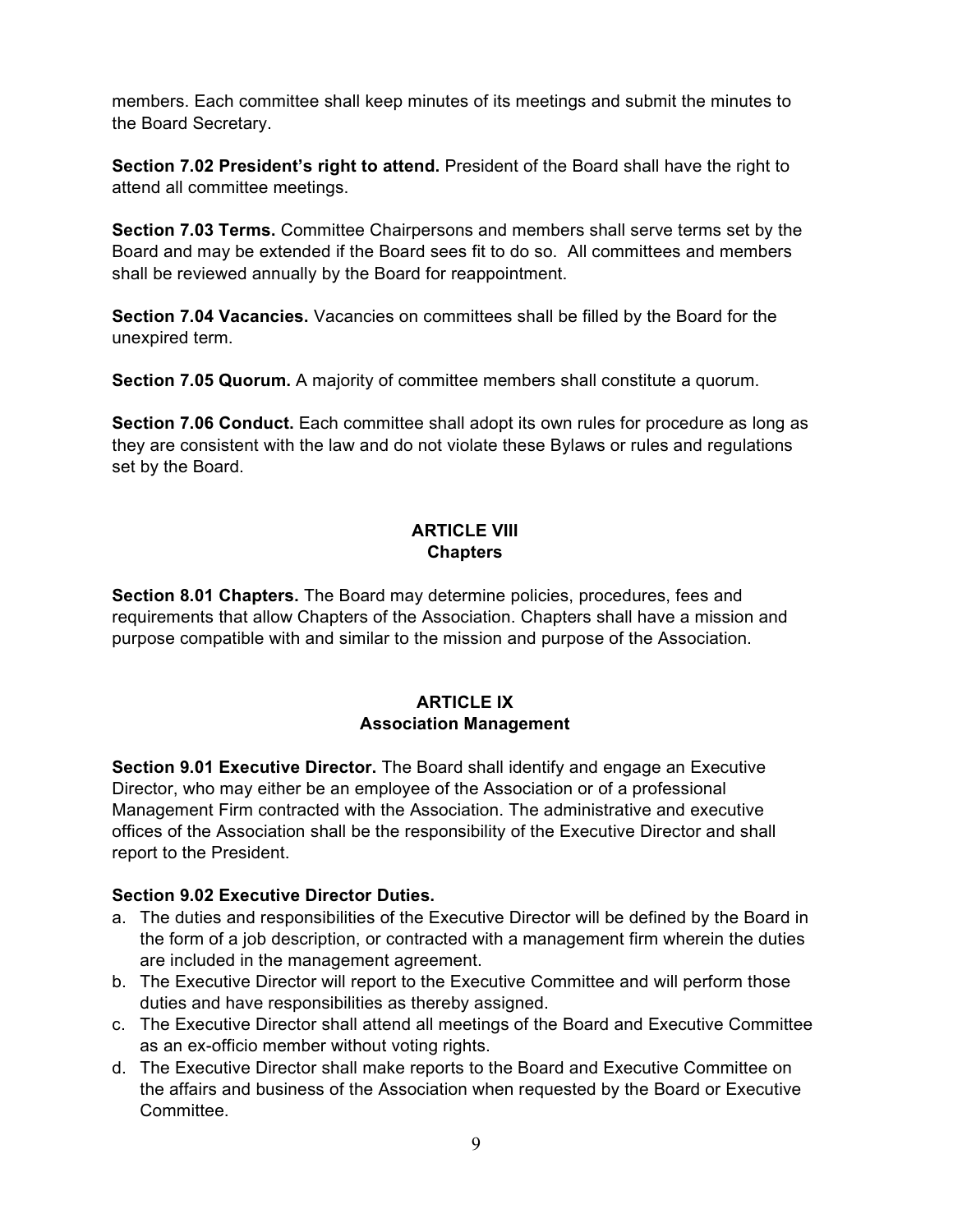e. The Executive Director may delegate certain duties to their staff.

#### **ARTICLE X Rules of Order - Parliamentary Authority**

**Section 10.01 Conduct.** The rules contained in Robert's Rules of Order, Newly Revised (latest edition) shall supplement the rules and regulations adopted by the Association and shall govern the Executive Committee, the Board, and the Committees in all cases in which such rules are applicable and are not inconsistent or in conflict with law, these Bylaws, or the rules and regulations adopted the Board.

### **ARTICLE XI Execution of Instruments**

**Section 11.01 Execution of Instruments**. The Board, except as otherwise provided in these Bylaws, may by resolution authorize any Officer, Director, or agent of the Association to enter into any contract or execute and deliver any instrument in the name of and on behalf of the Association, and such authority may be general or confined to specific instances. Unless so authorized, no Officer, agent, or employees shall have any power or authority to bind the Association by any contract or engagement or to pledge its credit or to render it liable pecuniarily for any purpose or in any amount.

**Section 11.02 Contracts.** Any decision that commits the Association to a contract value of more than \$1,000 shall be sent out for bid, must receive at least 3 proposals, and must be submitted to Board for approval. In case there are not 3 providers that can provide reasonable bids, the 3-proposal requirement can be waived by a vote of the majority of the total board in a meeting where a quorum of the Board is present.

**Section 11.03 Deposits.** The Board shall authorize the depositories that will be used for the Association assets.

#### **ARTICLE XII Indemnification and Insurance**

**Section 12.01 Indemnification.** The association shall indemnify and defend any and all of its current or former Officers, Directors, committee members, staff, and agents against expenses, judgments, decrees, fines, penalties and amounts paid in defense or settlement of pending or threatened civil or criminal proceedings or other claims in which they or any of them are made parties to in connection with or related to their being or having been Officers, Directors, committee members, agents or staff to the full extent permitted by law.

**Section 12.02 Insurance.** The Association may purchase and maintain insurance on behalf of the Association and any person who is or was serving the Association as an Officer, Director, committee member, or agent against any liability asserted against the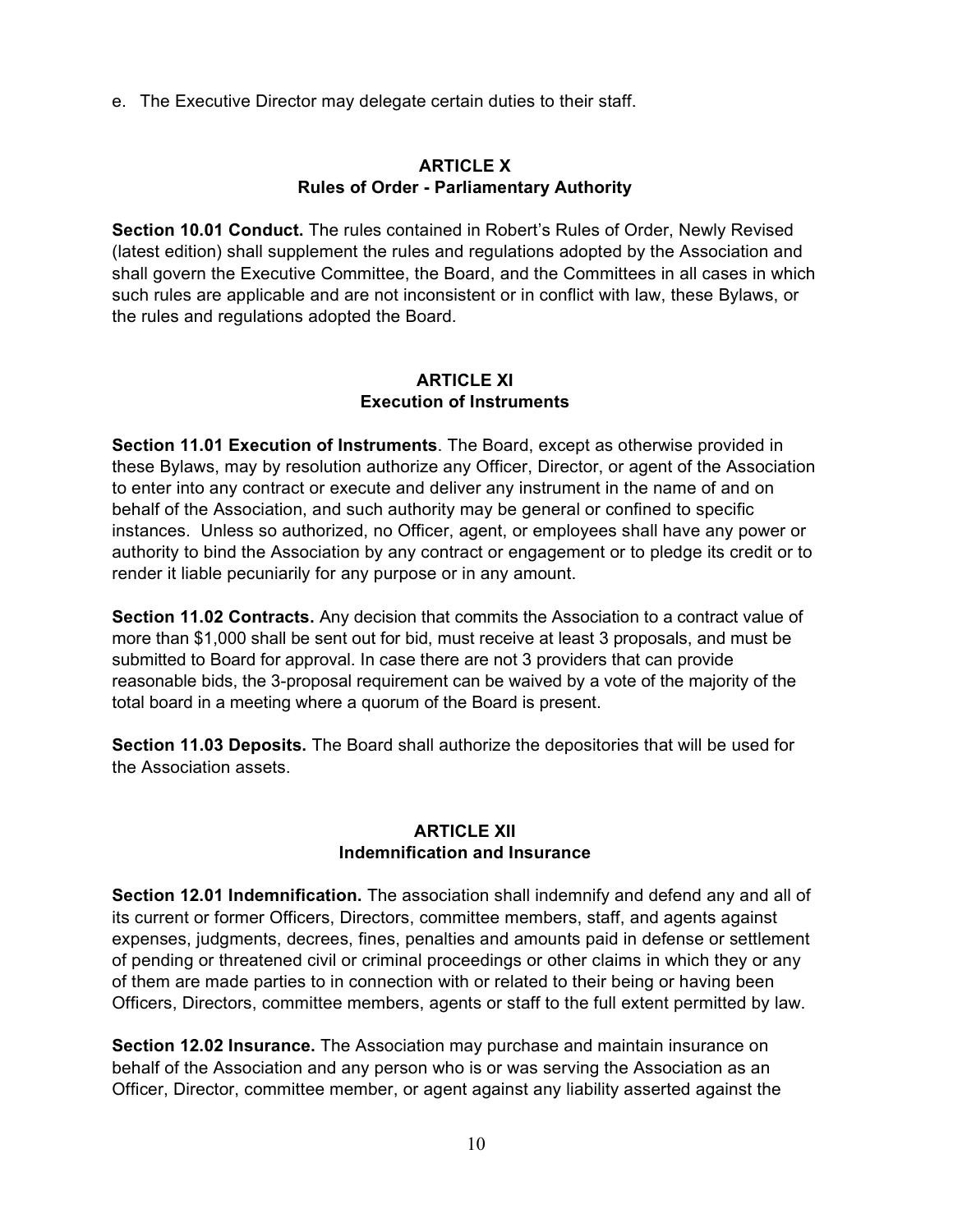Association or such persons in connection with or related to matters whether or not the Association would have the power to indemnify such person(s) against such liability.

**Section 12.03 Directors and Officers Rights.** The foregoing rights of indemnification shall not be exclusive of other rights to which any such Director, Officer, Association representative or staff may be entitled by contract or as a matter of law, and shall inure to the benefit of the heirs, legatees, and personal representatives of such Director, Officer, Association representative or staff, to the extent permitted by law.

**Section 12.04 Savings Provision.** If any word, clause or provision of this Article shall, for any reason, be determined to be invalid, the remaining provisions hereof shall not otherwise be affected thereby, but shall remain in full force and effect.

## **ARTICLE XIII Association Records**

**Section 13.01 Books and Records.** The Association must keep adequate and correct records of account and minutes of the proceedings of its members, Board, and committees of the Board. The Association must also keep a record of its members giving their names and addresses and the class of membership held by each. Other books and records will be kept in either written form or in any other form capable of being converted into written form.

**Section 13.02 Meeting Minutes.** The minutes will be kept in written form. A book of minutes shall be kept at the principal office of the Association. The minutes shall contain the minutes of all regular and special meetings of the Board plus all committee meeting minutes. The minutes shall present all the information required by section 6.08.b of these Bylaws.

**Section 13.03 Accounting Records.** The Association shall keep and maintain adequate and correct accounts of its properties and business transactions, including accounts of its assets, liabilities, receipts, disbursements, gains and losses.

**Section 13.04 Annual Reports.** By March 31 of every year the President shall cause to be prepared and made available an annual report in writing for the information of all members. It shall summarize the prior year's activities and projections for the coming year.

**Section 13.05 Records open to the Membership.** The correspondence and the meeting minutes, the Treasurer's books of accounts and the Secretary's records except confidential matters relating to membership, contracts or personnel, shall be open for inspection, by any members of the Association in good standing, at the offices of the Executive Director during normal business hours fixed by the Executive Committee.

### **ARTICLE XIV Association Forms**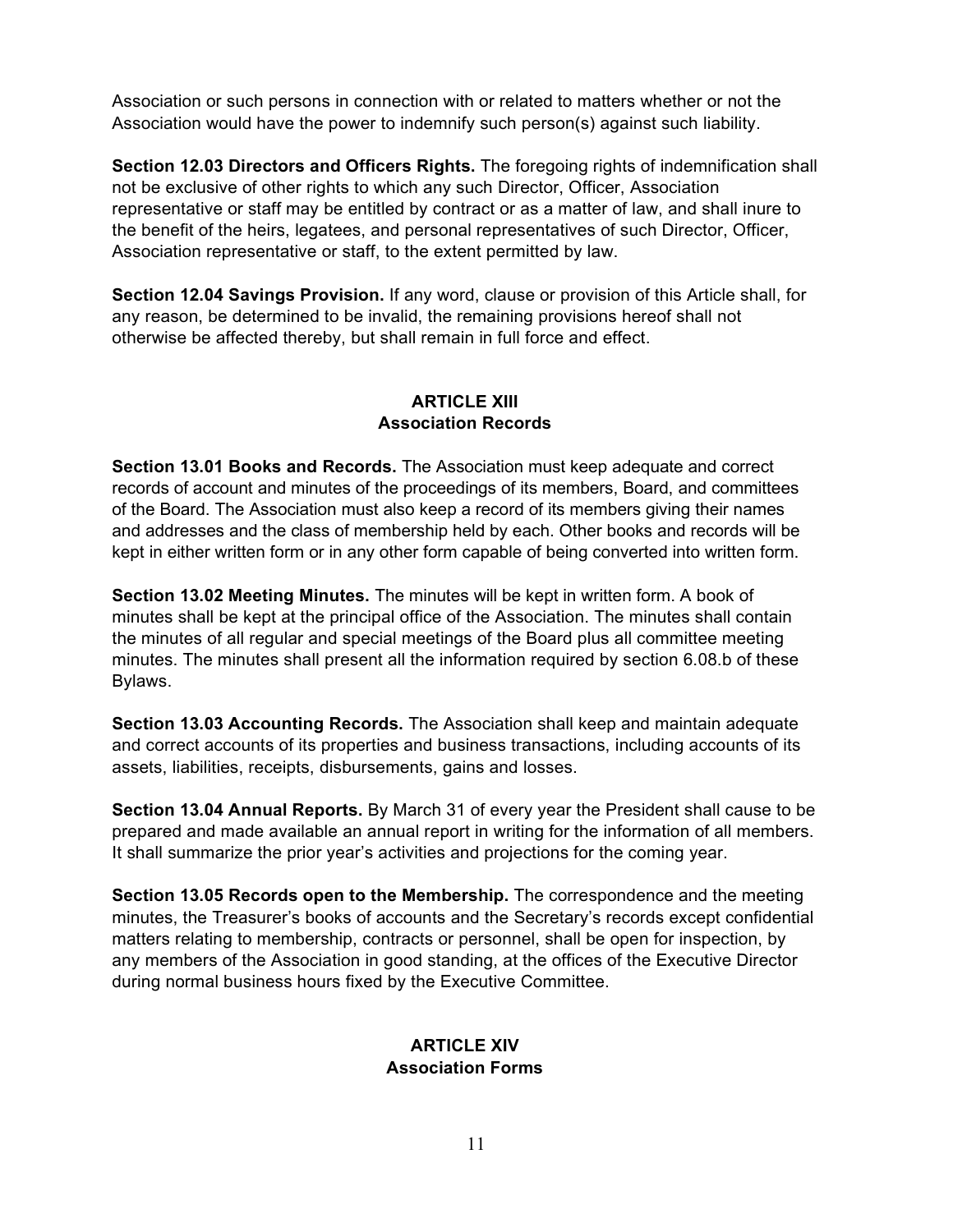**Section 14.01 Association (CABB) Forms.** CABB forms and their contents are the copyrighted property of CABB and are available from the Association for the exclusive use of members in good standing. Members may utilize the forms only under the following conditions:

- a. CABB forms may not be reproduced, copied, plagiarized in whole or in part, or incorporated into any other forms or documents not produced by the Association.
- b. With the exception of word or phrase omissions utilizing strike-throughs, or the use of separate addenda, alteration of CABB forms is prohibited.
- c. The Association logo shall not be removed from CABB forms, nor may business names or other logos be added.
- d. The Association logo may not be affixed to any non-CABB forms.
- e. Association forms may not be made available for use by non-members except when cobrokering with a non-member broker or when conducting business brokerage activities with buyers and sellers.
- f. Members that provide access to Association forms on web sites, CRM systems or other digital media shall take reasonable measures to prevent non-member brokers and agents from using the forms and prevent unauthorized reproduction of the forms.

g. The Association Board shall enforce the provisions of this Article by all legal means including, but not limited to, notification to any offender to cease and desist from such violations; institution of any appropriate legal or administrative action in the court or agency of appropriate jurisdiction to enforce the Association's rights in its intellectual property; and, in the case of violations by any member of the Association, revocation or suspension of such member's membership.

# **ARTICLE XV Association Logo**

**Section 15.01 Logo.** Members and the firms with which they are affiliated may use the Association logo only as follows:

- a. Any member of the Association may display the Association's logo on business cards. Upon termination of membership, the member must immediately terminate use of the logo.
- b. A brokerage firm may display the logo on its letterhead, advertisements, brochures, and other marketing materials only if:
	- 1. Over 50% of its sales personnel are actively engaged in full-time business brokerage, and
	- 2. Over 50% of its sales personnel who are engaged in business brokerage are members of the Association.
	- 3. The Board may take any steps necessary to enforce this article, including, but not limited to, the termination of the member's membership.

# **ARTICLE XVI Effective Date and Amendments**

**Section 16.01 Effective Date.** These Bylaws shall become effective upon their adoption. Amendments to these Bylaws shall become effective immediately on their adoption unless